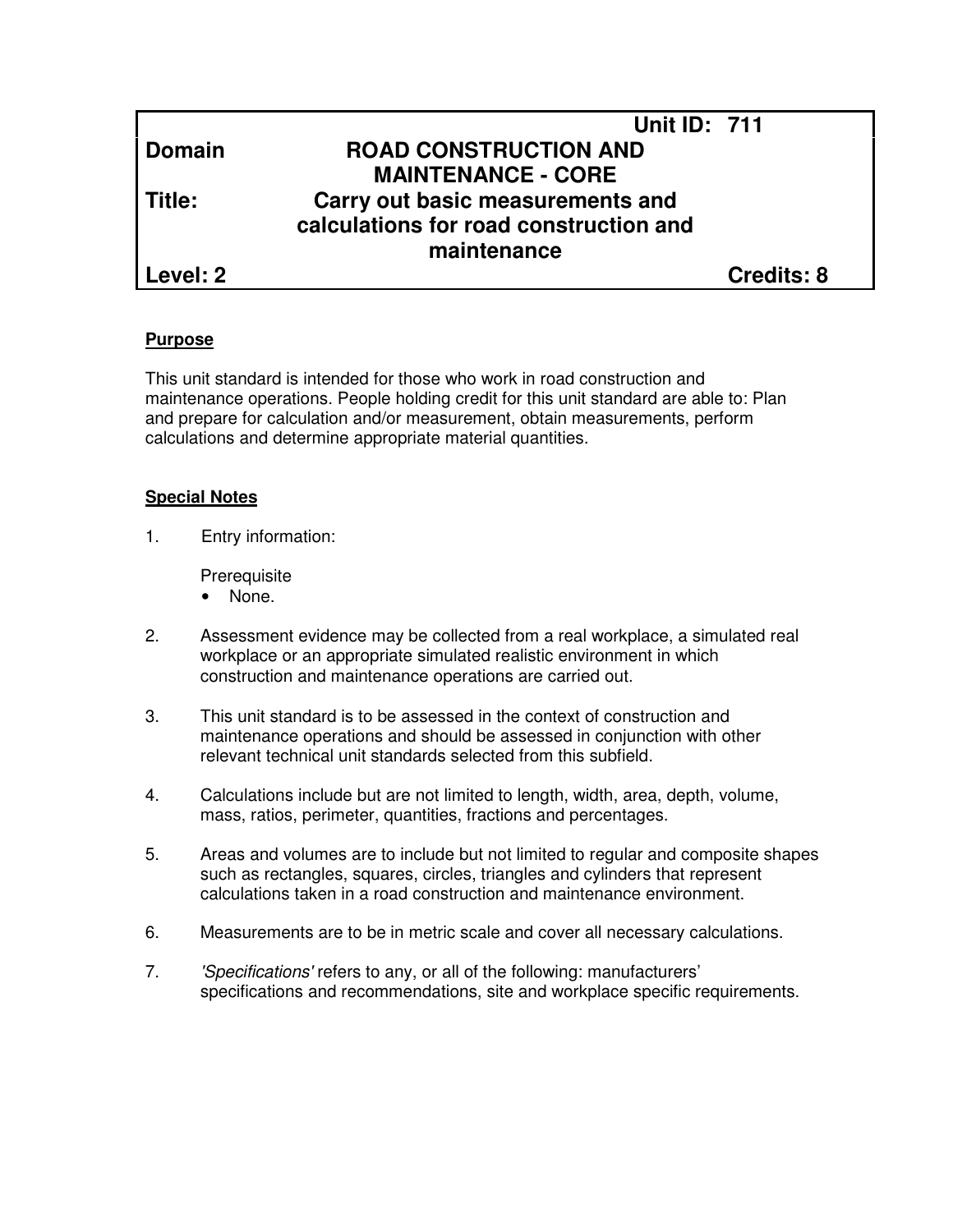# **Quality Assurance Requirements**

This unit standard and others within this subfield may be awarded by institutions which meet the accreditation requirements set by the Namibia Qualifications Authority and the Namibia Training Authority and which comply with the national assessment and moderation requirements. Details of specific accreditation requirements and the national assessment arrangements are available from the Namibia Qualifications Authority and the Namibia Training Authority on www.nta.com.na

# **Elements and Performance Criteria**

## **Element 1: Plan and prepare for calculation and/or measurement.**

## **Performance Criteria**

- 1.1 Calculations and measurement tasks are determined from work instructions.
- 1.2 Safety requirements are obtained form the site safety plan and workplace policies, other regulatory specifications or legal obligations and applied.
- 1.3 Measuring and calculating tools selected to carry out tasks are consistent with the requirements of the job, checked for usability and any faulty items are discarded of, replaced or reported and where required recalibrated.

## **Element 2: Obtain measurements.**

## **Range:**

Tools and equipment include but are not limited to: Measuring wheel, tape, dipsticks, scales, measuring cylinders and stationery.

## **Performance Criteria**

- 2.1 Method and tools used for obtaining required measurements are selected in terms of the project specifications.
- 2.2 Measurements obtained by using the appropriate measuring tools are within specified tolerance.
- 2.3 Measurements are recorded in specified format.

## **Element 3: Perform calculations.**

## **Range:**

Tools and equipment include but are not limited to: electronic calculator and stationery.

## **Performance Criteria**

- 3.1 An appropriate calculation method is selected for achieving the required result.
- 3.2 Calculation results are consistent with the measurement data.